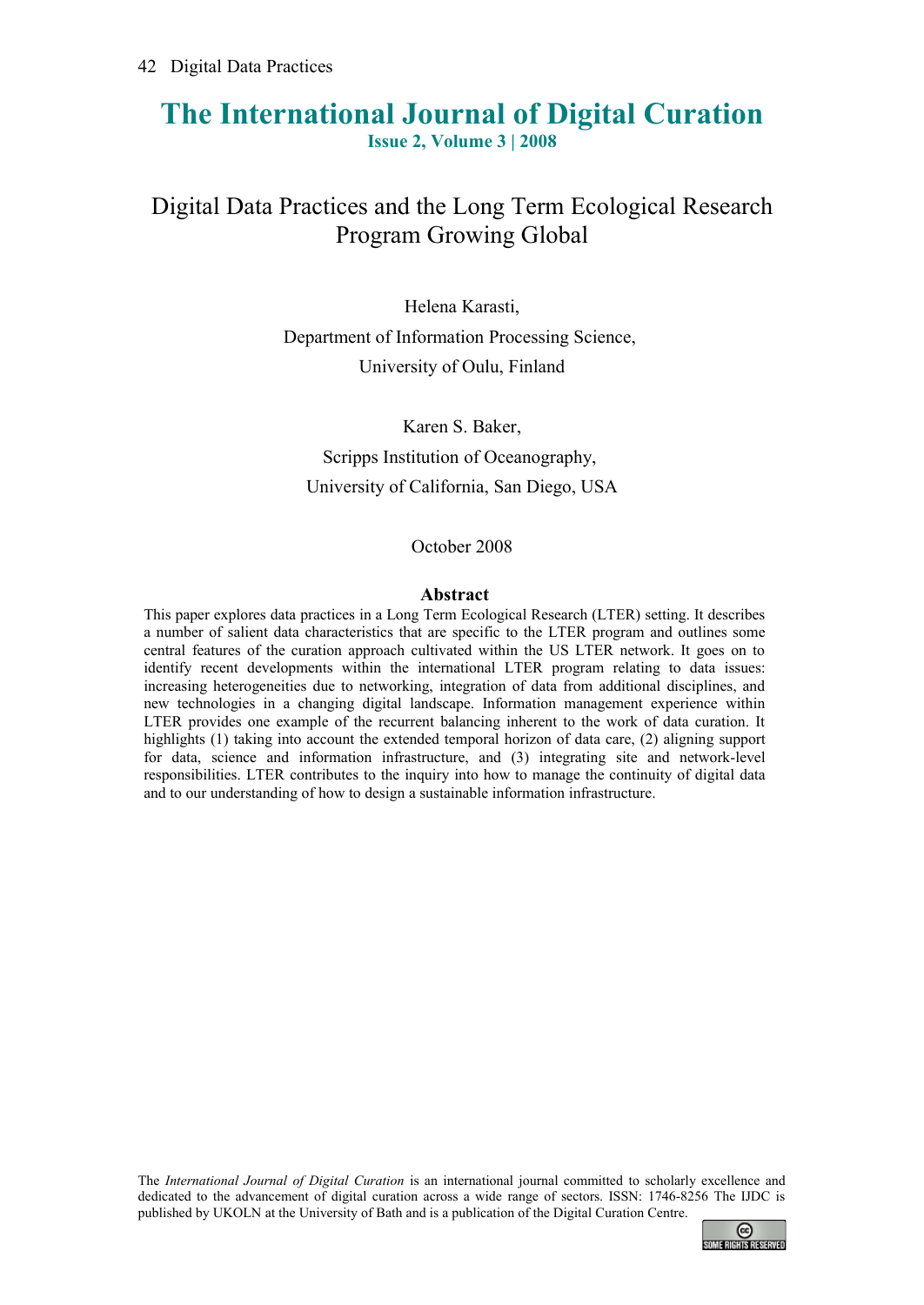## **Introduction**

This paper continues the line of work that describes and discusses data curation in specific disciplines (e.g.  $1<sup>st</sup>$  $1<sup>st</sup>$  International Digital Curation Conference<sup>1</sup>;  $2<sup>nd</sup>$ International Digital Curation Conference<sup>[2](#page-1-1)</sup>). We focus on a program anchored by field measurements in Long Term Ecological Research (LTER), representing a longrunning network effort with long-term consistent data collection, preservation and access within the scientific community. LTER exemplifies a particular kind of setting for data practices, characterized and challenged by a long-term ecological science perspective coupled with an open data-sharing policy of primary research data in a highly distributed environment of interdisciplinary collaboration (Hobbie, Carpenter, Grimm, Gosz & Seastedt, [2003\)](#page-15-0).

In effect, the US LTER program takes a "community approach" to data curation as distinguished from a research data collection or a reference data collection (National Science Board, [2005\)](#page-16-0). More specifically, LTER takes a "site-based network approach" with data management at local levels as well as the Network Office. This places a portion of curation work close to the data sources, that is, hand in hand with ongoing scientific research. This approach ensures continuous data curation activities aimed at securing and providing access to "dynamic datasets" (Lord & Macdonald, [2003\)](#page-15-1) within an extended temporal horizon. Balancing the needs of long-term data and ongoing science conduct, LTER information managers are an integral part of building information infrastructure for the network (ARL Workshop in Collaborative Relationships, [2006\)](#page-14-0).

The aim in this paper is to provide a detailed description of data practices in LTER, in order to further understanding of what is at stake in actual data curation efforts of existing research collaborations. With data curation an emerging concept, we hope to contribute to its realization as a broad, integrative framework and as a complex role. The paper begins by describing the US LTER program and our study approach, followed by discussion of the most salient characteristics of LTER data and an elaboration on some elements central to the LTER approach to data curation. Finally, we point to recent developments in LTER scientific scope and global scaling, and also changing data practices. We conclude with some points on managing the continuity of digital data and building sustainable information infrastructure. Acronyms used in the paper are summarized in Table 1 below.

# **Studying the Long Term Ecological Research Program**

The Long-Term Ecological Research (LTER) program was initiated in the United States by the National Science Foundation (NSF) in 1980 to augment the more typical ecological studies defined by short-term timeframes (Hobbie et al., [2003\)](#page-15-0). The central organizing aim of the program, supported by long-term funding, is to understand longterm patterns and processes of ecological systems at multiple spatial and temporal scales. The US LTER network is challenged to foster this central aim while maintaining the diversity and independence of sites that comprise the network, i.e. to preserve simultaneously the quality of site science and the joint network activities. The program has grown gradually both in size within the United States and internationally

<span id="page-1-0"></span><sup>&</sup>lt;sup>1</sup> 1st International Digital Curation Conference, September 2005<http://www.dcc.ac.uk/events/dcc-2005/>

<span id="page-1-1"></span><sup>&</sup>lt;sup>2</sup> 2nd International Digital Curation Conference November 2006<http://www.dcc.ac.uk/events/dcc-2006/>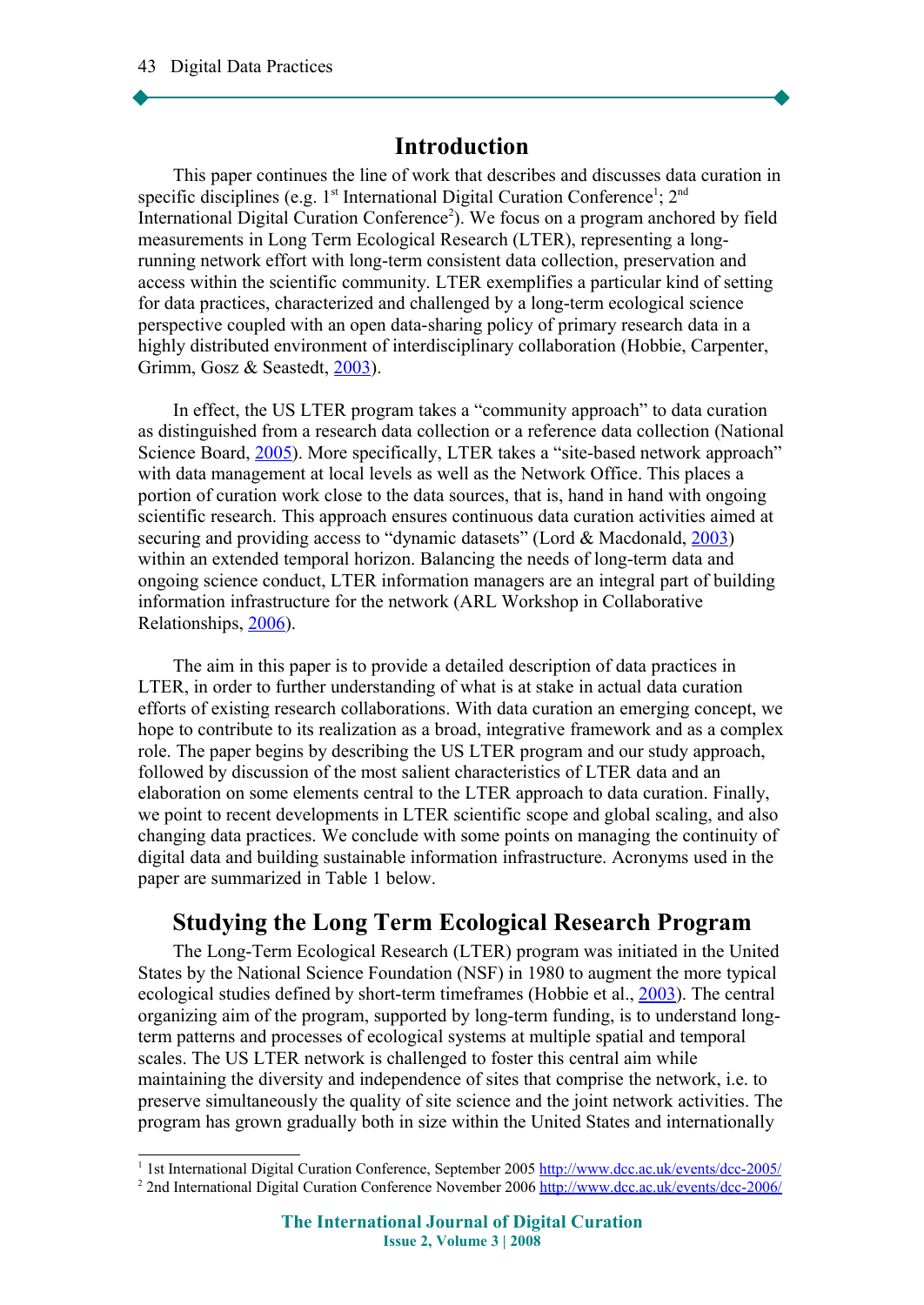| acronym          | name                                    | URL                                  |
|------------------|-----------------------------------------|--------------------------------------|
| <b>US LTER</b>   | U.S. Long Term Ecological Research      | http://www.lternet.edu/              |
|                  | (LTER) Network                          |                                      |
| <b>ILTER</b>     | International Long Term Ecological      | http://www.ilternet.edu/             |
|                  | Research                                |                                      |
| <b>FinLTSER</b>  | Finnish Long-Term Socio-Ecological      | http://www.environment.fi/syke/lter/ |
|                  | Research                                |                                      |
| LTER-Europe      | European Long-Term Ecosystem Research   | http://www.lter-europe.ceh.ac.uk/    |
| <b>ALTER-Net</b> | A Long-Term Biodiversity, Ecosystem and | http://www.alter-net.info/           |
|                  | <b>Awareness Research Network</b>       |                                      |
| <b>SEEK</b>      | Science Environment for Ecological      | http://seek.ecoinformatics.org/      |
|                  | Knowledge                               |                                      |
| EML              | Ecological Metadata Language            | http://knb.ecoinformatics.org/       |
|                  |                                         | software/metacat                     |

Table 1. Acronym list with associated names and links.

(ILTER network) as well as in scientific scope (Haberl et al.,  $2006$ ) to address global issues of great human concern. We use LTER to describe a global network of networks, representing existing and developing local, national, and regional sites, platforms, and networks.

Our interest in LTER lies particularly in its information management. Data issues have been on the US LTER agenda since the beginning of the network, and over the years their importance has increased, as reflected in the transition from the name of "data management" to that of "information management" (Baker et al., [2000\)](#page-14-1). Extensive ethnographic fieldwork has been used for studying infrastructure (Star, [2002\)](#page-16-1). A longitudinal study focusing on infrastructure was initiated in 2002 within the US LTER network and continues today; another longitudinal study within the Finnish Long-Term Socio-Ecological Research (FinLTSER) network commenced in 2007. A growing material corpus provides rich data for both individual and collaborative analyses. The quotations in this paper derive from interviews within the US LTER network, information managers are denoted by "(IM)" and scientists by "(S)".

## **Salient Characteristics of LTER Data**

Ecological research frequently deals with extremely heterogeneous data: "We have a lot of varied types of datasets. Some studies may have huge volumes of records but not a lot of diversity, a 'deep database', like remote sensing. In ecological data in general you get much smaller datasets that cover a much wider variety, 'wide databases'. In general you are struggling with the diversity of different types of data. In genetics, for example, in comparison, databases are deep but not as complex." (IM) Further complexity of ecological datasets is introduced by missing values, midcourse modifications in sampling or procedures, addition or deletion of study parameters, plot or habitat modification by natural or anthropogenic disturbances or changing environmental conditions, and numerous other commonplace factors that lead to data anomalies (Michener, Brunt, Helly, Kirchner & Stafford, [1997\)](#page-15-2). The ramifications of this complexity of the data are of great consequence to the conduct of science and of data curation.

LTER sites collect largely observational but also experimental data that contribute to an understanding of the local ecosystem as well as to development of central program themes. Some sites restrict data acquisition to datasets designated as "core"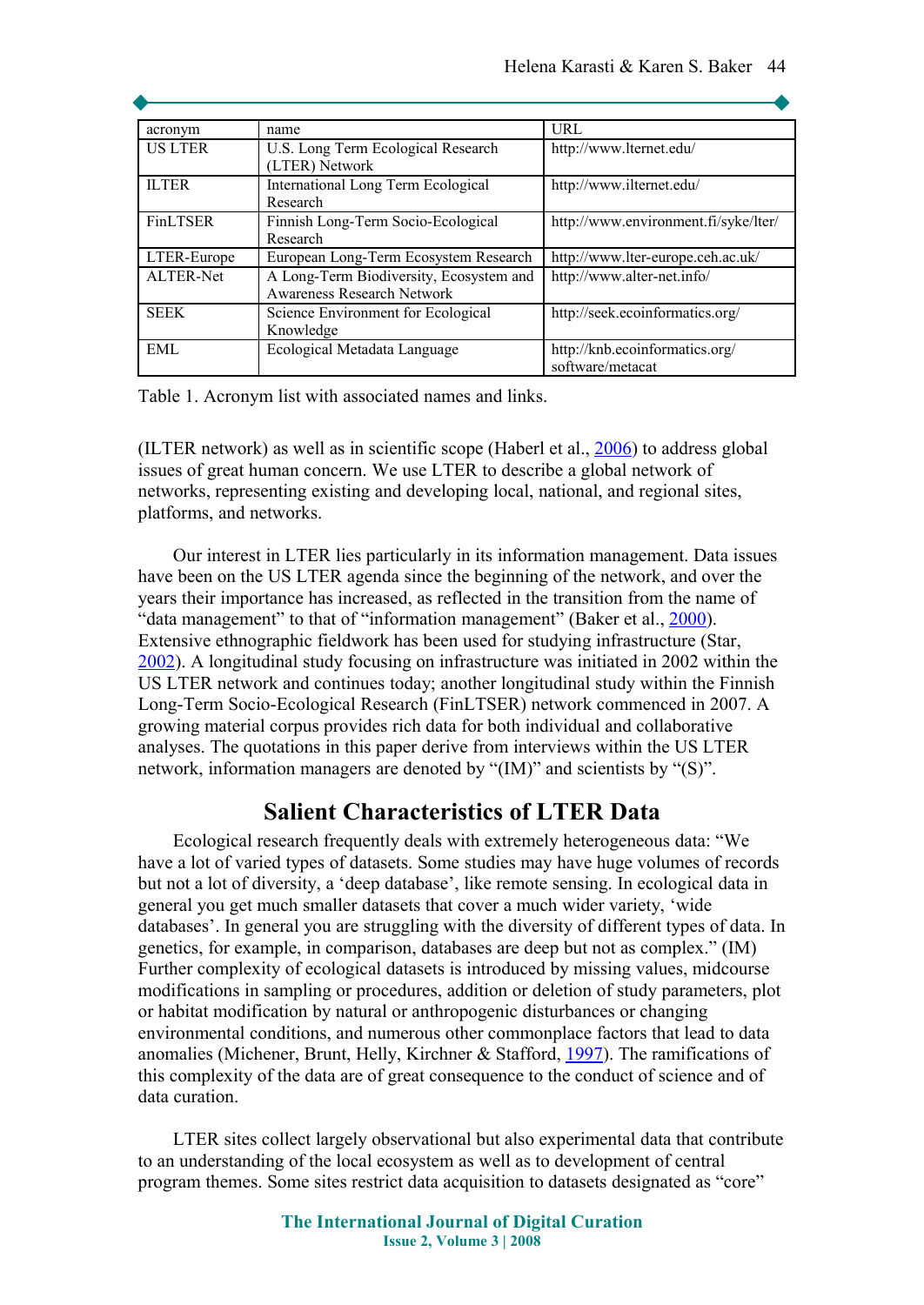for monitoring, whereas other sites preserve all data collected on their site's premises including short-term process studies. Such 'outdoor laboratories' of environmental field science have a history of manual data taking. Manual data taking allows data collectors to develop a close understanding of and relationship with the instrument as well as the ecological site. Arrangements are typically flexible allowing for emergent data gathering factors, such as in-the-field modifications. On one hand, this allows for science-in-the-making where analysis of and reflection upon the data begins already in the field or laboratory. On the other hand, such flexibility creates challenges for structured data flows and for updated or modified procedures while data collection continues. A summary of salient characteristics of LTER data activities is given in Table 2 below.

LTER dynamic data accrue seasonal additions and are subject to various kinds of revisions. Thus datasets require continuing curation. Quality control and analysis are performed together with updates to metadata. These elements of collecting, cleaning and preserving the data are part of the recurrent cycles of short-term local data use and publication. The long-term perspective further necessitates careful aligning of any new data accrued, assuring they "fit" with and continue an existing collection. This typically requires meticulous documentation of changes that have occurred.

The 'Long Term' aspect of LTER data introduces new possibilities of and requirements for reuse as new questions arise to be asked of existing datasets. Even "thoughts on why it's being collected and should it continue to be collected changing" (IM). In addition to the regular data collection, legacy datasets are recovered and curated retrospectively: "I was trying to document a lot of this historic stuff … I had a series of interviews with a PI who was coming on with Alzheimer's and I got incredible documentation for these early corporate data." (IM) Such efforts aimed at identifying and rescuing at-risk datasets not only prevent the loss of a site's longitudinal studies but also hold the potential of enhancing the development of a long-term perspective.

In the US LTER network the expectations for data access and delivery have evolved from well-curated data for site science purposes to open public access. Since the mid 1990's, NSF has aligned LTER funding with open access policies directed toward publicly funded scientific data (Arzberger et al., [2004;](#page-14-2) Porter & Callaghan, [1994\)](#page-16-3), requiring sites to have primary research data available on the Internet two years after its collection. The new focus on sharing primary data online, rather than secondary/tertiary data or summaries in journal articles or reports, represents a significant expansion in the scope of responsibilities, moving from a need to understand materials within a scientist's career or within a project's timeframe to requirements for contextualization, preservation and access to primary data for widerscale reuse over longer-term timeframes.

Long-term data defies the simplistic definition of "reuse" as "the use of data collected for one purpose to study a new problem" (Zimmerman, [2008\)](#page-16-2). Rather, an individual long-term dataset can have multiple relationships with other datasets and with research questions during its lifetime. First, there is the "monitoring" aspect of data in which records are added periodically to a dataset. Immediate or short-term use of data yields a gradually developing, more informed understanding of the dataset as well as the local ecosystem. Analysis of annual additions in association with other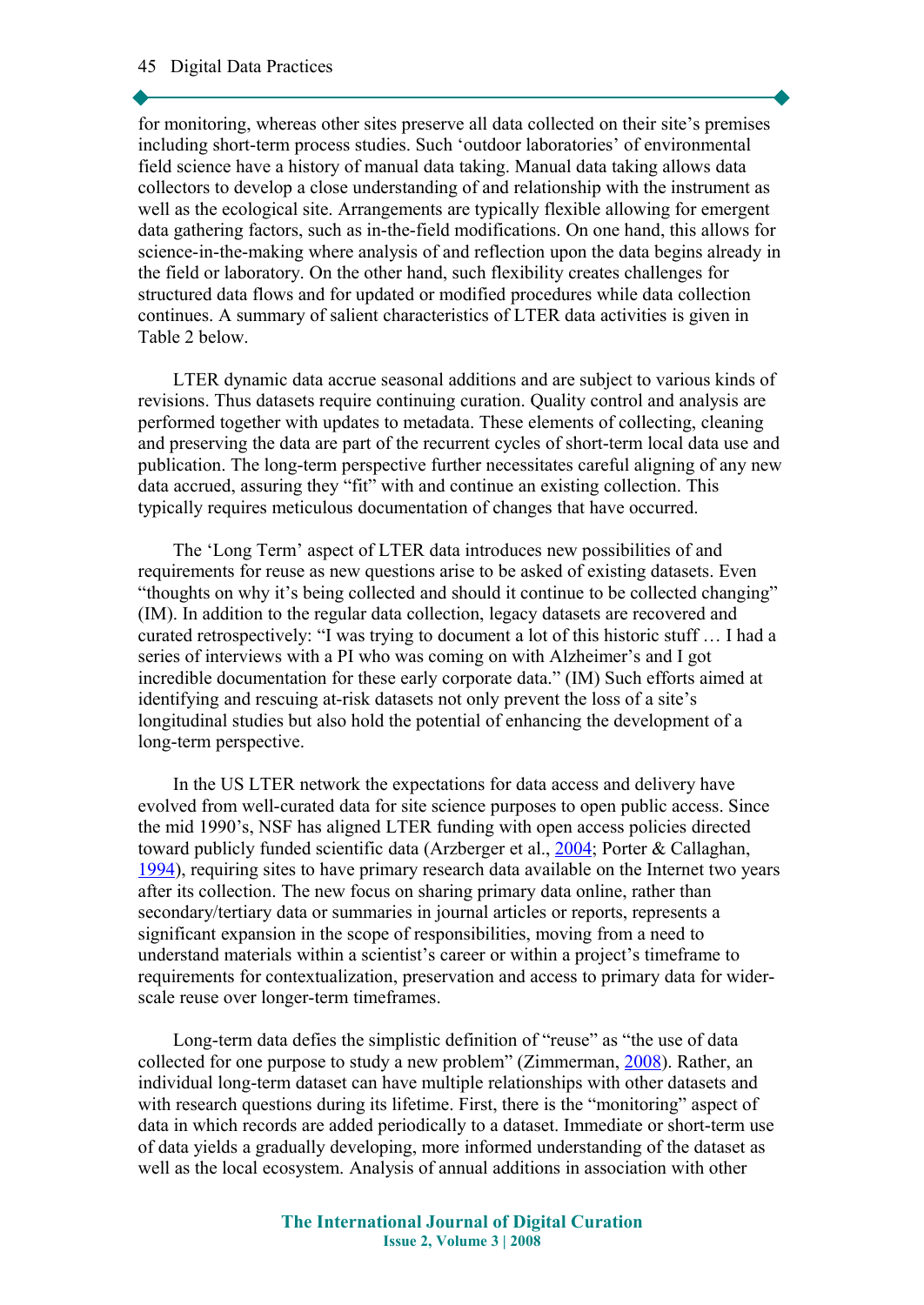| Activity      | <b>LTER</b> characteristics                                          |  |
|---------------|----------------------------------------------------------------------|--|
| Data planning | Prospective in terms of fieldwork and local data use                 |  |
| - local       | Site-specific ecological and social science data                     |  |
|               | Largely non-reproducible observational but also experimental data    |  |
|               | Heterogeneous and complex data (sets)                                |  |
|               | Largely manual data taking                                           |  |
| Data          | Attending to ongoing collection and updates over time to dynamic     |  |
| acquisition   | datasets                                                             |  |
|               | Digital data record of experiments and process studies               |  |
|               | Retrospective recovery of legacy datasets in contemporary digital    |  |
|               | form                                                                 |  |
|               | Local data storage and preservation                                  |  |
| Data          | Initial, intensive data & dataset description                        |  |
| description   | Continuing metadata description                                      |  |
|               | Multi-site data category building                                    |  |
|               | Local controlled vocabularies and dictionaries                       |  |
| Data use      | Short-term analysis and use                                          |  |
|               | Site-based monitoring and innovative science                         |  |
|               | Long-term network science                                            |  |
|               | Metadata update                                                      |  |
| Data delivery | Open, public access to data and metadata two years after collection  |  |
|               | Web interfaces for online data delivery                              |  |
|               | Exchange with network partners and archives                          |  |
| Data reuse    | Appropriate data presentation for direct use                         |  |
|               | Appropriately contextualized delivery for data selection/integration |  |
|               | Data preparation/structuring for data interoperability               |  |
|               | Unanticipated data uses                                              |  |
| Data planning | Prospective in terms of data preservation                            |  |
| - global      | Multi-community metadata standards making                            |  |

Table 2. Salient characteristics of LTER data activities.

long-term datasets may lead to new hypotheses requiring more data gathering. or to immediately publishable results. Second, an individual LTER site provides a collaborative prompt to integrate across individual investigators' topics given some overarching shared themes such as local biome populations, state, and dynamics. The consequent sharing of data is a new use of the data. Third, investigators within the US LTER network engage in cross-biome, synthetic themes that rely on site data. Fourth, both within and outside LTER, data modelers are supported when long-term data are available. And finally, downloads of LTER data for reuse by non-LTER scientists, the general public and policy makers are another type of data reuse.

LTER data requires intensive description. First, there is the variability of ecological data. Such heterogeneities and complexities necessitate careful recording of contextual information starting at the time of data planning and subsequently during the actual data taking and data management. Second, in the context of open access, more data description is needed for (re)use situations distant from the origin of the data: "you have certain levels of metadata … if someone within the site was using the data, they know a lot about the whole collection system and the research system at the site, so you can give them less metadata … but to somebody outside or for somebody 20 or 30 years down the road, then it's going to be more and more critical that this whole story unfold." (IM)

While description of primary scientific data has always been integral to LTER data curation, the need for more standardized approaches has become increasingly crucial for data reuse. LTER sites have been faced with transforming tacit, informal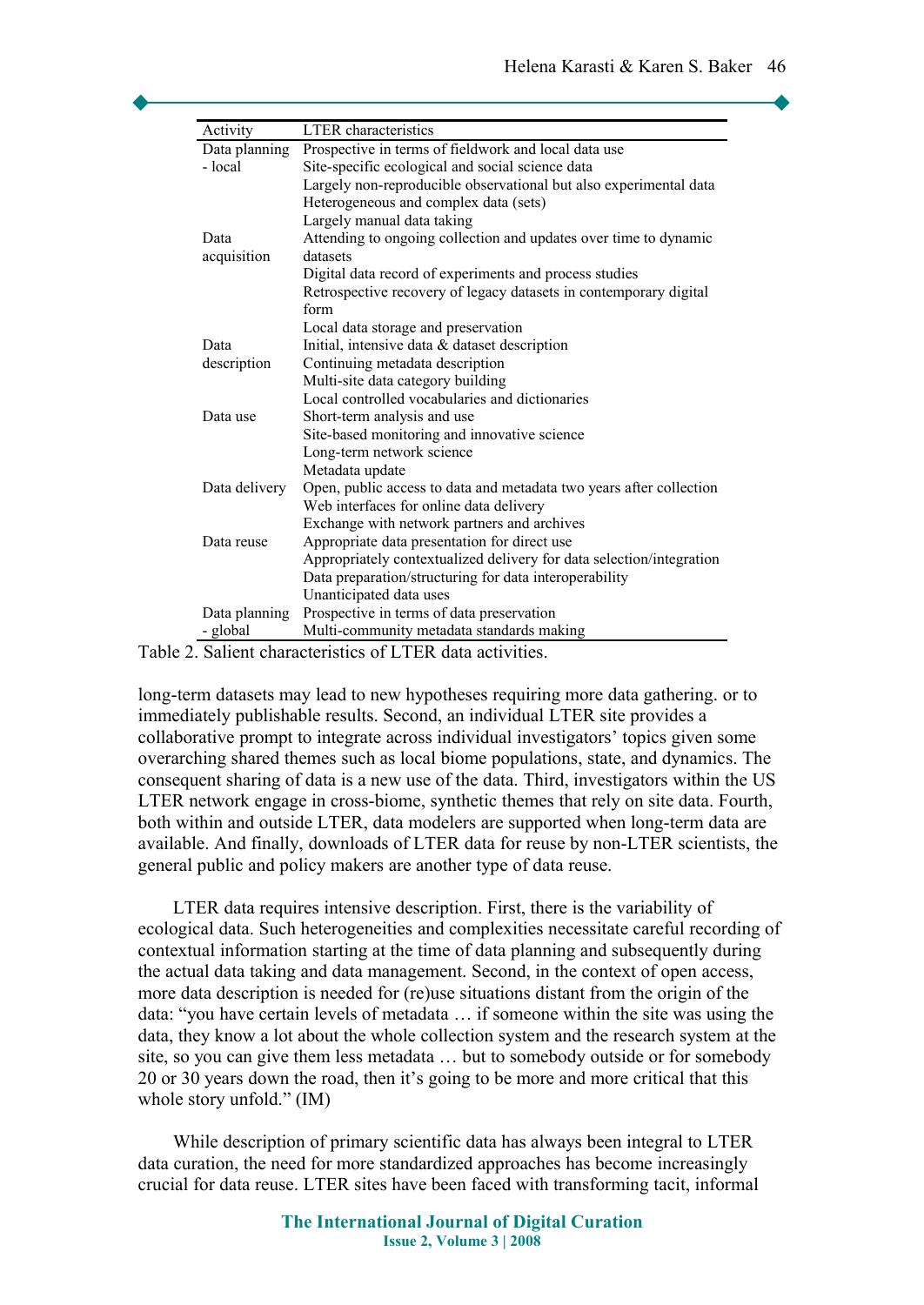understandings of data nomenclature, methods, context, and quality into explicit procedures that can be incorporated into information management schemas. The LTER synthesis endeavors have brought to the fore what may be described as semantic and sociotechnical issues relating to exchange, integration, and interoperability. Along the temporal horizon of LTER data curation, work on these issues belongs to a prospective dimension, designing for the future.

## **LTER Approach to Data Curation**

LTER data curation has an extended temporal horizon (Figure 1). The work carried out attends to 1) *ongoing* data collection and curation, 2) *retrospectively* recovering or tying to legacy datasets and 3) *prospectively* planning and designing enhanced possibilities for managing data (Karasti, Baker, & Halkola, [2006\)](#page-15-4).



Figure 1. Extended temporal horizon of LTER data curation.

The predictable, recurrent elements (1) include the immediate-term issues of seasonal and annual cycles of data collection, entry to databases and preservation together with gathering the metadata; the near-term issues of data use and publication resulting from the two-year data policy stimulus for scientists to submit their data and metadata; and the long-term issues of data reuse and synthesis. The retrospective issues (2) of recovery of valuable datasets are not predictable but may, nevertheless, require rather urgent attention once recognized. Much of traditional ecology has been characterized by single investigator studies with strong personal ties to data (Zimmerman. [2008\)](#page-16-2). Therefore an unknown number of datasets are still at risk of loss, even in the US LTER network that has been operating under a data-sharing model of science conduct. In addition, a complicating factor arises occasionally with the question of whether to tie a new dataset with an associated legacy dataset. With existing data practices, arrangements, and with available data curation resources limited, a continuous evaluation of priorities is required. The tendency is for more acute matters to take precedence. The prospective dimension (3) of data curation involves providing data for reuse, e.g. discovery and repurposing, but also requires consideration of a host of interrelated issues, such as protecting the longevity of legacy data, supporting ongoing research activities, keeping abreast with technology development, and looking for opportune funding openings. Thus, it is often impossible to coordinate with established or fixed time scales. For example, when and how to migrate elements of an information environment remains uncharted territory. Developing the skill for juggling arrangements to bring together the various temporal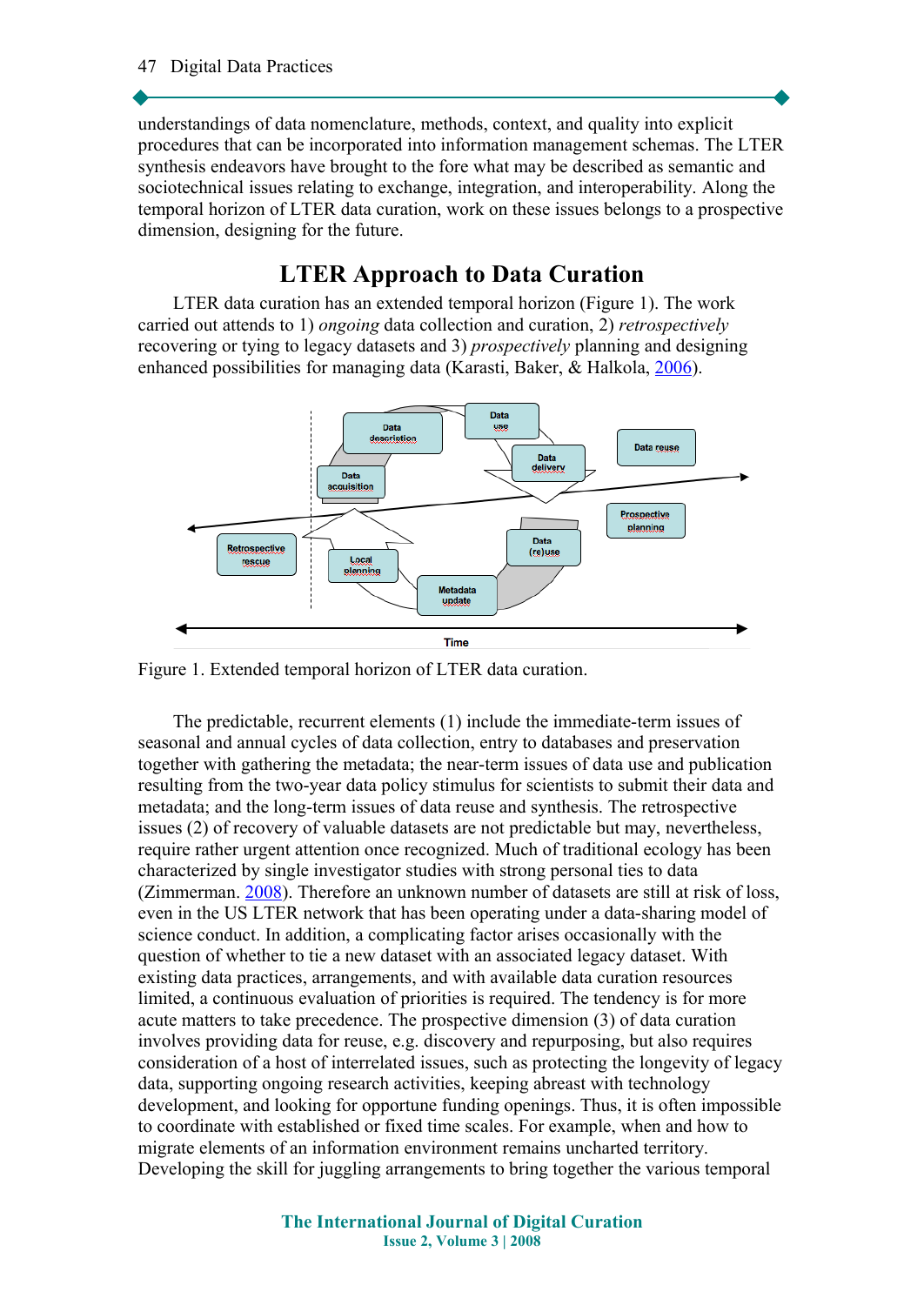dimensions into a working whole involves a great deal of tacit knowledge about data practices and data management priorities. This capability is an integral part of an information manager's expertise.

In US LTER, data curation is closely intertwined with information managers' other responsibilities relating to science and information infrastructure (Figure 2); the three activities together constitute what is called "information management" in the US LTER (Karasti & Baker, [2004\)](#page-15-5). All US LTER sites carry out data curation because: "An unwritten rule is that … data are best managed at a site by people who know them … as far as quality control and assurance, and understanding the ways in which they were collected and the sites where they were collected." (IM) The value of local data curation performed by on-site information managers is that the understanding, engagement, and forward planning of information management can develop in conjunction with ecological field research and understandings, so that data directly and immediately enrich scientific investigations and site science provides focus for data curation. Thus, a close "two-way" relationship is formed between local data curation and science. Science support is not limited to provision of data and various kinds of assistance for collaborative science conduct. Information managers also promote data sharing and curation. Information managers have adopted a proactive attitude; they engage in motivating and educating scientists about open data sharing and long-term data management. "You need to convert them into thinking that putting data in our databank and on the web is something they really want to do. If they don't have the mindset that they want to share the data, it is really difficult to make them do it." (IM)

Data curation in US LTER is also closely intertwined with information infrastructure building based upon available technology. Historically, LTER has not been primarily driven by or focused on infrastructure development per se, rather the emphasis has been on developing technological support for the conduct of long-term science: "it's important that … information managers continue to come back to assessing whatever projects they want to develop to whether it is really going to support the research at the site." (IM). As technologies are developed at increasing speeds, staying technologically informed is an important aspect of an information manager's work: "It is a constant battle to stay current in technology." (IM). However, concern for the longevity of legacy data and the long-term research perspective underscore the merits of modest and unadventurous approaches to site information management. On one hand, incorporation of new capabilities to enhance data capture, use and preservation promises to facilitate science. Yet there is also present a concern for having in place a data-safe, functional system, "a protecting cocoon" (IM), for maintaining the integrity and availability of the long-term datasets. The features of high reliability, easy maintainability, and low risk for long-term data management influence judicious decisions about technology procurement. An information manager's foremost concern in aligning developing technologies with existing technologies and practices is to minimize disturbance of ongoing data preservation and use followed by interest in optimizing long-term data reuse and ease of maintenance: "The experience we have had with several of our things … the issue isn't how you do it, it's how do you maintain it and how do you make it so that it is easily maintainable." (IM)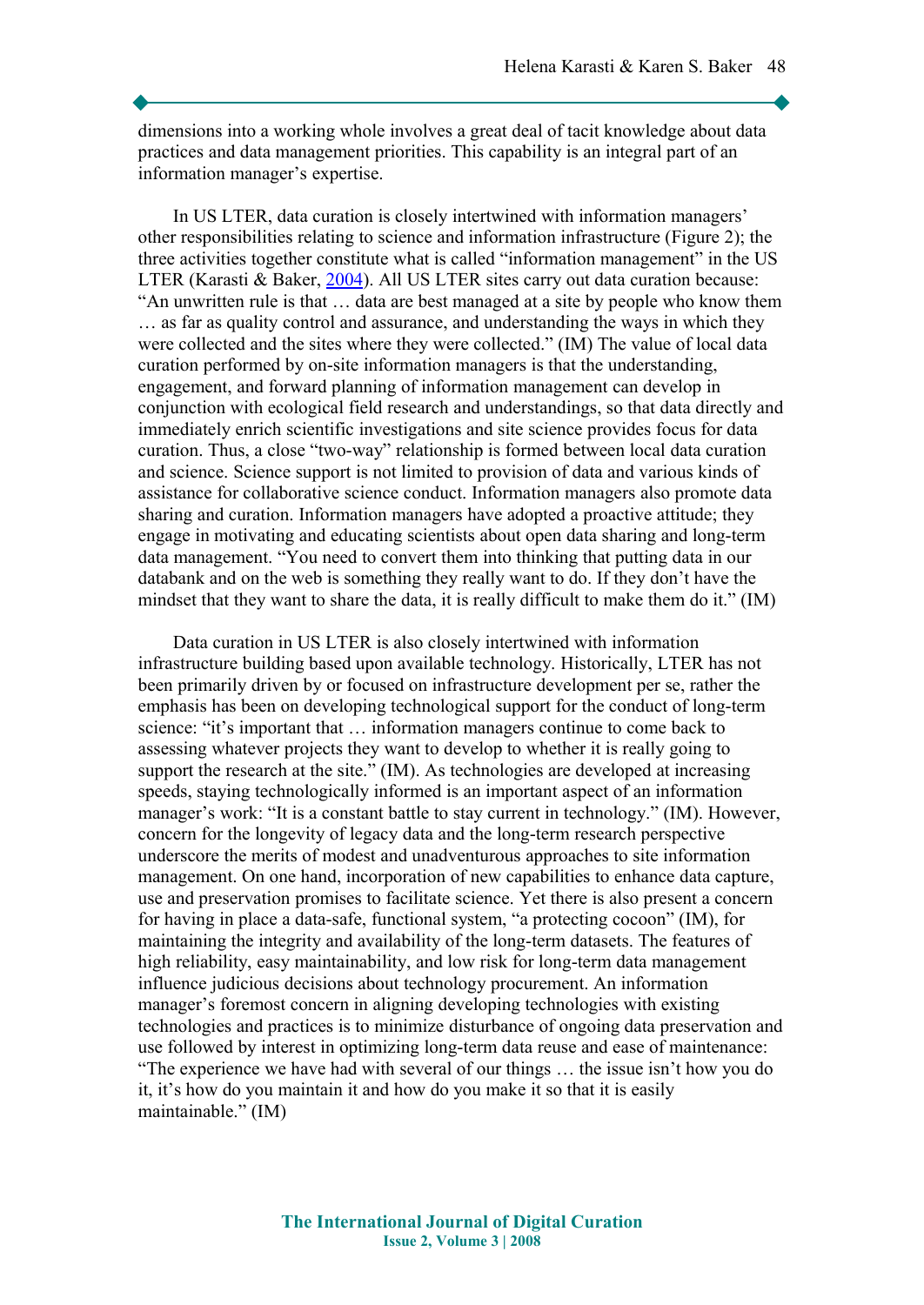

#### Figure 2. Three activities of LTER information managers: manage and curate **data**, support and partner with **science** as well as build and maintain information **infrastructure**.

Data curation is carried out both at the local or site level and at the network level, recognizing that each is committed to different responsibilities. This multilevel arrangement – a site-based network approach – was part of the initial organizational structure (Table 3).Despite their seemingly unadventurous, "feet-on-the-ground" approaches with technologies, information managers are proponents and play active roles in how technology and data management concepts are introduced and sustained at sites: "Researchers are looking at the information manager for guidance. Information managers need to be proactive and come up with their vision and plan for the site." (IM) Furthermore, "the information management community has been extremely proactive, and very responsive to demands at the network level" (S). Information managers see that their role is "really pivotal in leading the entire LTER community in recognizing the value of information technology and information management." (IM)

US LTER information managers have created a network level forum, an information management committee that forms a "Community of Practice" (Lave & Wenger, [1991;](#page-15-6) Wenger, [1998\)](#page-16-4). Anchored by the realities and needs of their sites that reflect the histories and specificities of site science, information managers bring comprehension of the local settings to their network-level activities: "there are legitimate reasons for some differences between site systems" (IM) and appreciation for the heterogeneity of local infrastructures: "there is a variety of approaches among sites, and there is strength in diversity." (IM) Awareness of the long term provides an opportunity to develop a community with continuity that provides a reliable place for sharing and reciprocity: "It is good to see how other sites are doing things, either as a contrast or as an idea to improve." (IM) Information managers gain knowledge through working together: "LTER information managers have taken the time that fosters an integrative, sustainable approach with technology, ensuring that we learn together… It's like being mentored by the overall group." (IM) The network level community offers an arena for collaborative information infrastructure work. Information managers have created approaches and endogenous methods for jointly designing shared infrastructures that on the one hand rely upon inherent characteristics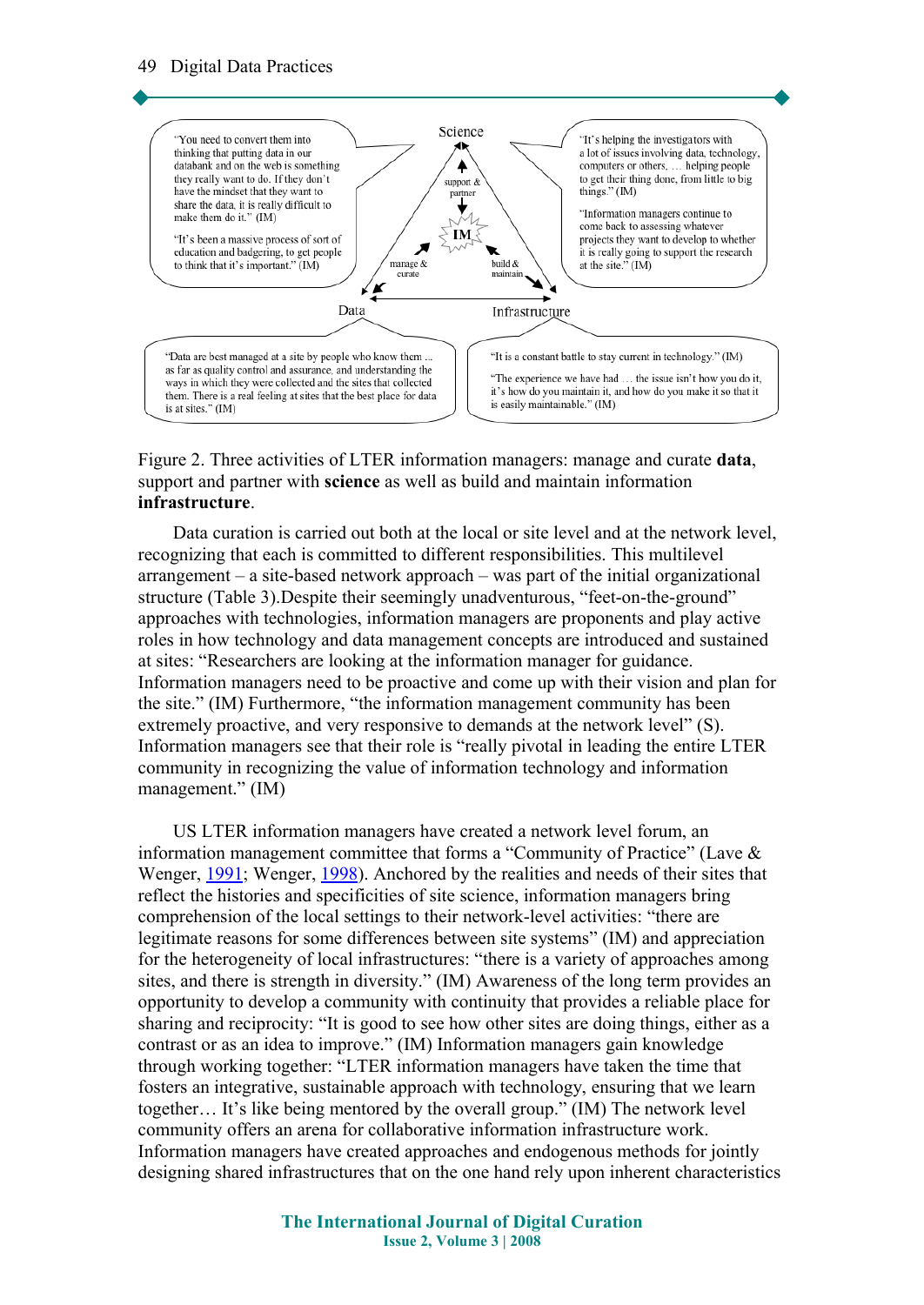of the networked organization, and on the other hand struggle with diversity and consensus (Karasti & Baker, [2004;](#page-15-5) Karasti, Baker & Halkola, [2006\)](#page-15-4). The network level community gives the information managers a federated arena in which to develop specialist skills and professional identity in conjunction with the locally grounded work and routine day-to-day practices.

| <b>Initial LTER</b> | "And I think [names of two founding figures] could see that the long-     |  |
|---------------------|---------------------------------------------------------------------------|--|
| organizational      | term viability of the project really depended on being able to produce    |  |
| concept             | not just good site science but good network-level science. That was the   |  |
|                     | way that the program had to justify itself in the eyes of Congress if it  |  |
|                     | wanted to continue for many years of funding.  And frankly, again I       |  |
|                     | think for understandable reasons there is a tension between trying to     |  |
|                     | produce good publications from your site and manage your site, all        |  |
|                     | those things the lead PI has to do. And then find time to also, to work   |  |
|                     | with other sites. So I think it is true both on the scientific level and  |  |
|                     | information management level." (IM)                                       |  |
| Everyday            | "Where should the information managers' time be going? Should it be       |  |
| practice of site-   | only to support site activities, or should some of it be going to support |  |
| based network       | network activities? I have been interested in network-level activities    |  |
| information         | and supporting them.  But I still have to be careful not to get over-     |  |
| management          | involved. It is a balancing act, it always will be." (IM)                 |  |

Table 3. As one aspect of their everyday practices, LTER information managers address multiple levels of community simultaneously, the local and the network*.*

To summarize, information managers in the US LTER provide support for rapidly developing technology, data requiring continuous care and science coping with data use in response to short-term evaluation cycles of scientific merit and long-term motive. Attending to all three - data care, science partnering and information infrastructure work - at site and network levels contributes to managing the longevity and continuity of the network's data and infrastructure.

## **Recent Developments in LTER Scientific Scope**

Global issues, such as biodiversity, climate change, and ecological sustainability, give rise to scaling up of research to study complex issues of great worldwide importance. LTER collaboration has extended globally. Table 4 summarizes some of the developments in scope within the LTER. The US LTER network has grown from the initial six to current 26 sites. The International LTER (ILTER) network, founded in 1993 to develop a worldwide program and the infrastructure necessary to facilitate communication and information management (Gosz, [1999\)](#page-15-7), now totals 38 national member networks. Regional networks have been developed with the European Longterm Ecosystem Research and Monitoring network (LTER-Europe), formed through the merger of the existing Western European with Central and Eastern European networks, as the most recent addition (Mirtl, [2007\)](#page-16-5). New LTER sites, platforms, national, and regional networks are unevenly configured in terms of LTER science conduct and information management. Many of them have been operating within the traditional ecology research culture characterized by single investigator studies with strong ties to data and data sharing only between close associates (Zimmerman, [2008\)](#page-16-2), and are challenged by a change in attitude towards open data sharing and large-scale collaboration. Awareness raising and education in data sharing and curation issues are needed among the scientists as well as information management personnel.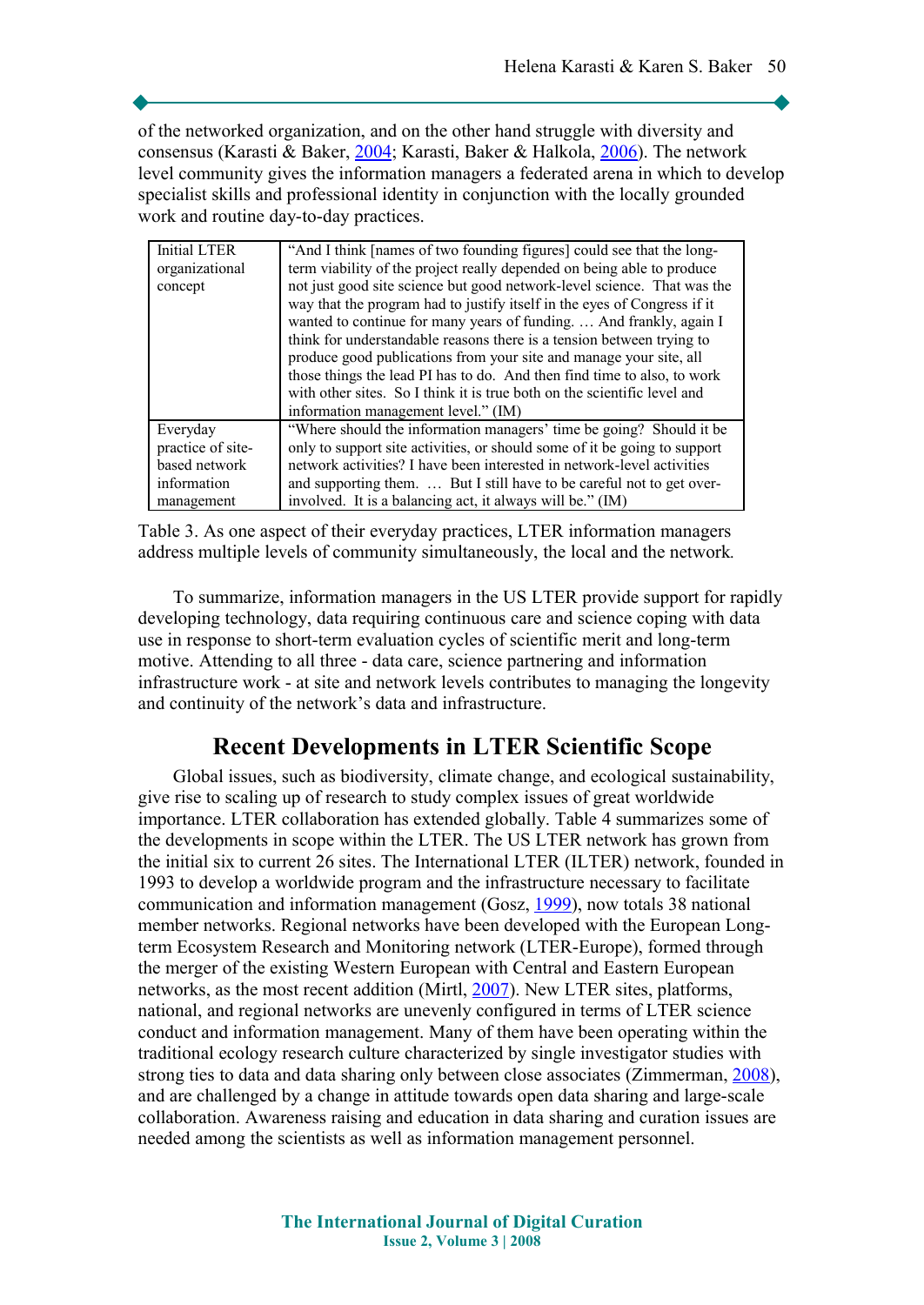#### 51 Digital Data Practices

Furthermore, the spectrum of disciplines involved in LTER has broadened. During the first decade of the US LTER program, individual sites focused on their own long-term research projects. In the 1990s, spatial scales expanded and humandominated ecosystems were incorporated in the form of urban-suburban sites. These extensions brought in first more varied ecological disciplines, followed by extension to social sciences. Within the ILTER network, the diversity of disciplines is even greater as the participants' programs do not necessarily follow the US model; some programs are much more structured and top-down with more emphasis on monitoring, whereas other programs have a greater regional focus and a stronger human dimension than most US LTER sites (Hobbie et al., [2003\)](#page-15-0). For instance, the Finnish Long-Term Socio-Ecological Research network (FinLTSER), one of the most recent additions to the International and European networks, has a prominent emphasis on the "Social". Four out of the initial seven participants in FinLTSER network are LTSER areas or platforms having regional scope and explicit inclusion of socio-economic research; three are more traditional LTER sites. From the point of view of information management, the increasing diversity of disciplines creates more demands on data curation. Each new discipline that is added to the network brings locally specific terminology, adding to the integration challenges already posed.

In addition to a global pull, there is a technology push of cyberinfrastructure, e-Research, and e-infrastructure (National Science Foundation Cyberinfrastructure Council, [2007\)](#page-16-6). New developments in sensor technology allow for accumulation of vast amounts of data, much greater than could ever be collected manually. New data encoding and transfer standards allow for transparent data representation to facilitate sharing of data from distributed sources. Increased bandwidth makes provision and access to vast datasets possible. These new data-related technology opportunities offer new directions to long-term ecological research that may profoundly change how science is conducted, and thus also require extensive changes in data curation approaches. All in all, the recent developments within the global LTER further increase heterogeneity in data, disciplines, institutions and technologies which, in turn, poses new challenges for LTER data curation and information infrastructure work.

| 'Global science pull' | Global issues give rise to                                     |  |
|-----------------------|----------------------------------------------------------------|--|
|                       | Broader scientific questions                                   |  |
|                       | Scaling up of collaborative research networks                  |  |
|                       | Integrating human dimension (e.g. urban sites in USA and LTSER |  |
|                       | sites in Europe)                                               |  |
| Spectrum of           | Spectrum of disciplines involved has expanded                  |  |
| disciplines           | Ecological sciences and social sciences                        |  |
|                       | Computer science and technological instrumentation             |  |
|                       | Information sciences, information systems and informatics      |  |
| 'Technology push'     | Technology opportunities give rise to                          |  |
|                       | Scaling up of digital networks                                 |  |
|                       | Automation of data generation and collection                   |  |
|                       | Expansion of data scopes                                       |  |

Table 4. Recent developments in LTER scope of science, cross-discipline, and technology issues*.*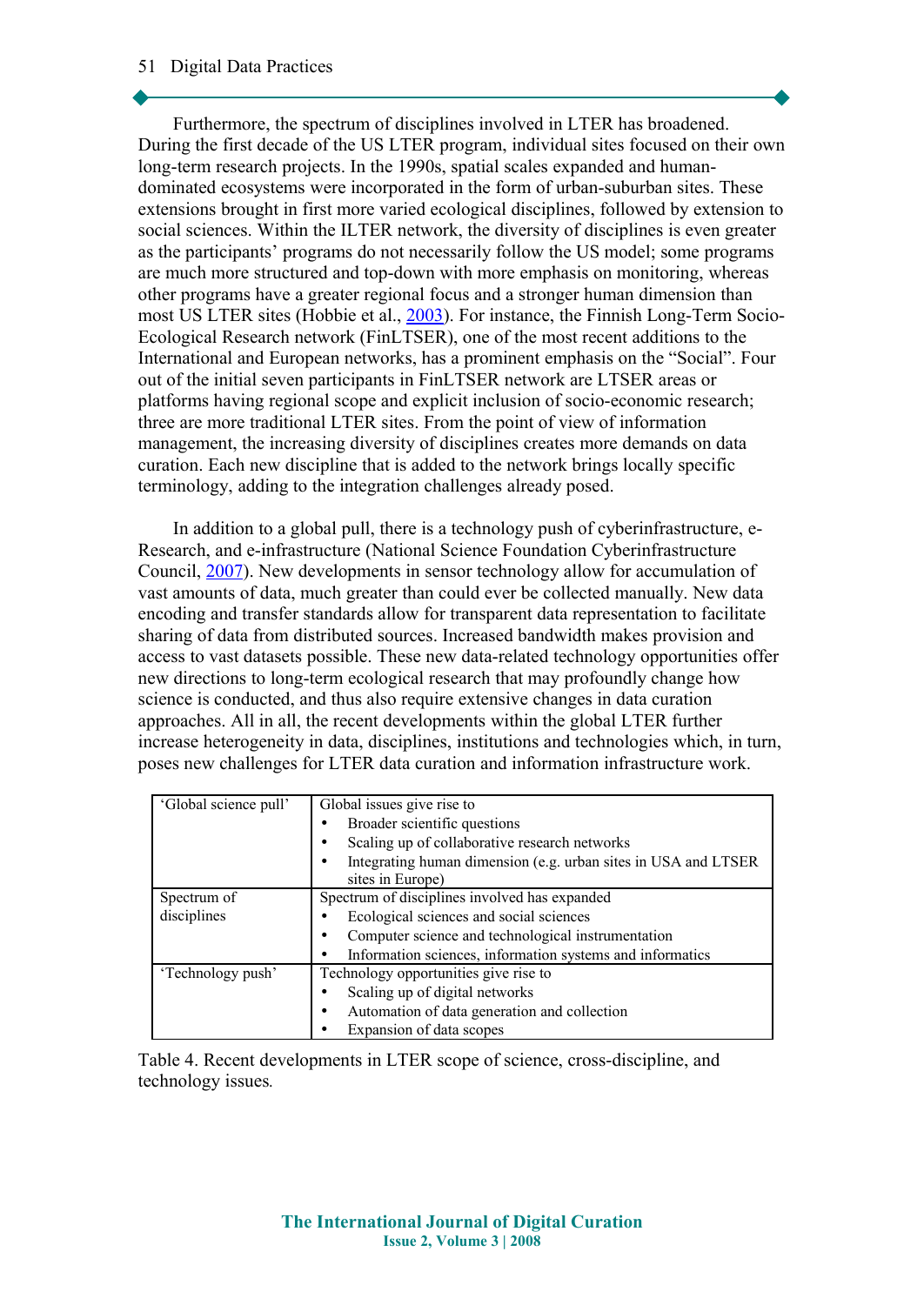## **Global Science and Changing Data Practices**

Changes in scientific scope together with new organizational arrangements for networking have ramifications for data practices and data curation. The wealth of additional data available from related disciplines and through international collaboration requires automated approaches to data discovery and to data use. However, this expansion in data scope brings with it a plethora of new terms and concepts introduced by the multilingualism entailed by the introduction of international datasets. Where the US LTER network is challenged by different terms referring to the same concept, i.e. Carbon Dioxide vs.  $CO<sub>2</sub>$ , the international community must now also find mechanisms for integration across cultural and linguistic barriers. Coordination and negotiation on something as basic as a name, e.g. a species name, becomes an almost insurmountable task in the face of multiple, slightly differing species lists within each new country (cf. Bowker, [2000\)](#page-14-3). Working with semantic issues, that is, issues of names and meanings, contributes to a cultural awareness of differences as well as advancing a common scientific landscape with significant policy consequences. For instance, there are policy ramifications dependent upon the concept of "sustainability". Yet the term sustainability has two quite different meanings: in ecology, it refers to assuring that available resources are not overused; in social science, it often refers to the economic viability of a process or a project over time.

The LTER networks provide examples of semantic approaches that have evolved over time. Current approaches to automated interfacing or reasoning with data draw on metadata associated with datasets. Metadata is the term used to describe data that provide local and general context to data collection programs, studies, datasets, and data columns. The US LTER Information Manager Committee adopted a nongeospatial metadata standard called the Ecological Metadata Language (EML) (Jones, Schildhauer, Reichman & Bowers, [2006;](#page-15-8) Michener et al., [1997\)](#page-15-2) as a metadata specification for coordinating data access via a community catalogue. This standard is currently being established as part of a site's data delivery mechanism (Millerand & Bowker, [in press\)](#page-16-8). While this standard encompasses most topics required for scientific data reuse, it is semantically underdeveloped, allowing individual researchers to define their own terms and concepts for metadata annotation. There are currently working groups focusing on coordinating keywords in order to improve searchability of datasets and focusing on dictionary development as a community process rather than a static list. These are mechanisms for coordinating distributed development and providing continuity over time.

The ALTER-Net project, a Network of Excellence funded within the EU  $6<sup>th</sup>$ Framework Programme, is at present designing a framework for data and knowledge sharing within the European LTER community (Schentz  $&$  Mirtl, [2003\)](#page-16-7). After an initial evaluation of the EML standard defined by the US LTER, a more semantic approach was planned within Europe. A proto-ontological approach to data structuring and administration based on the data management system used within the Austrian LTER network has been proven to be effective for a wide range of LTER-related data. Consequently the ALTER-Net project is currently working on scaling this solution to the European level while migrating the technology to utilize the emerging Web Ontology Language (OWL). ALTER-Net has chosen a pragmatic approach to ontologies, leveraging the power of ontological approaches to data structuring, while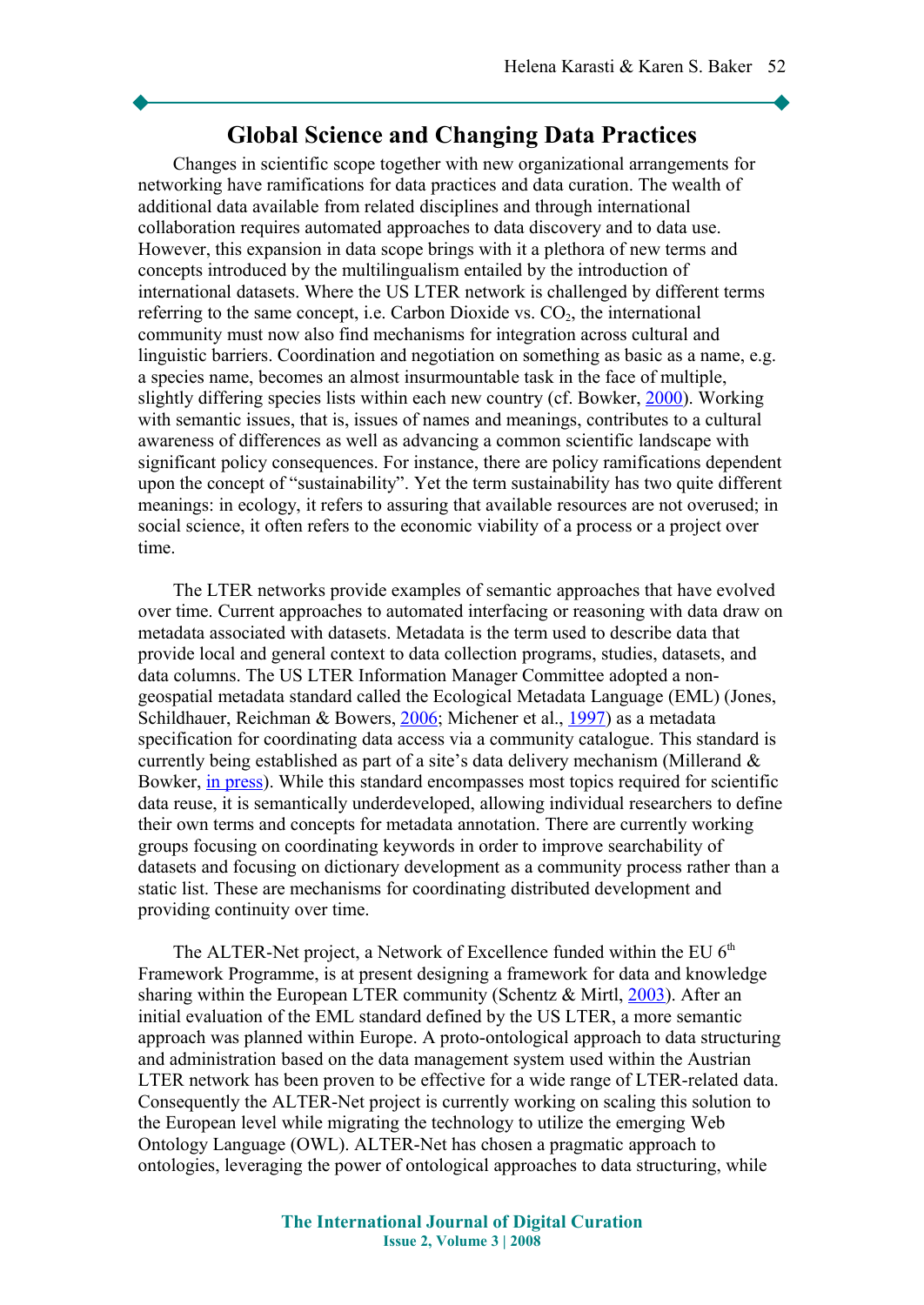shying away from actual knowledge representation as this opens a prolific source of unforeseen troubles – a Pandora's box of approaches. The ALTER-Net ontology makes strong use of semantic relations for the description of concepts and their relationships to other concepts; it does not attempt to structure all required concepts within an ontological derivation hierarchy, as this is viewed as not economically feasible. Another concept anchoring this project is the seamless integration of metadata and data based on the philosophy that "one participant's data are another participant's metadata, and vice versa". (Schentz, Schleidt, Lane, Dirnböck & Peterseil, [2006.](#page-16-9))

The work of ontology-building is a long-term effort being addressed in the US by the Science Environment and Ecological Knowledge project (SEEK), initiated as a NSF-sponsored effort designed to create cyberinfrastructure for ecological, environmental, and biodiversity research as well as to educate the ecological community about ecoinformatics. This project focuses both on the knowledge representation aspect of ontologies as well as the data structuring and metadata annotation capabilities as utilized within the scientific observation ontology OBOE.

As summarized in a US LTER review by information managers about multiple approaches to semantic issues, "semantic work challenges call for development of an assortment of strategies and collaborative mechanisms – all as part of a coordinated information infrastructure stretching from the immediate to the long-term" (Baker, Pennington & Porter, [2006\)](#page-14-4). Initial methods of semantic clarification include the creation of lists of keywords and controlled vocabularies, relating entities within lists (dictionaries, thesauri and taxonomies), and developing conceptual relations (ontologies).

Ensuring multi-directional communications is necessary for effective infrastructure building. Technologists work with well-described data collections, encoding conceptual models in a computer-coded language. This work influences and should be influenced by the work of the scientific community. There is much new work to be done here: scientists are striving to articulate rapidly changing conceptual models influenced by insights gained from unprecedented availability of multiple types of information on varying spatial and temporal scales as well as from a growing diversity of cross-domain analyses; data and information managers are identifying relevant terms, potential categories, and use patterns.

Data work is further complicated by the continuing development of both knowledge representation and information infrastructure building as well as general technical advances. In the multiple interdependent arenas of science – individual labs, community repositories, regional or national archives, and networks of efforts – work with semantic issues is nascent. We are faced with improving interfaces with data through information systems while at the same time educating ourselves about knowledge representation and adding to our limited experience with semantic issues.

These multiple approaches to semantic issues address differing temporal spans of development. We are faced with handling simultaneously the different technical and social scales of semantic development, from long-term approaches (ontologies) to quicker methods (vocabularies and dictionaries) that inform ontology work. Human dimensions associated with the technical work include integrating semantic efforts and engagements across institutional, organizational, and cultural boundaries with their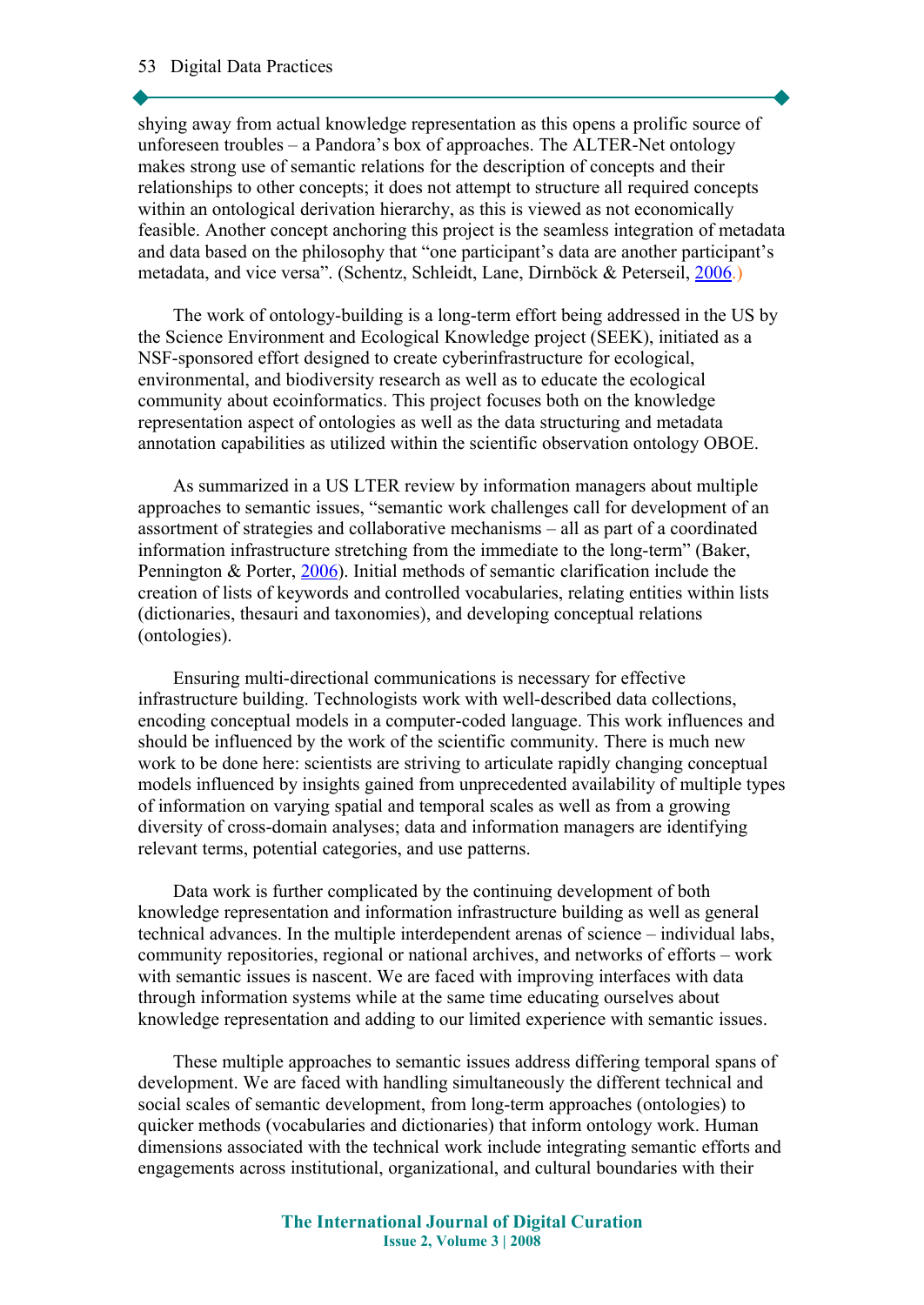differing legacy elements. These dimensions are intertwined with the great expectations placed in proposed solutions. An additional pair of concerns may be identified: there are more longer-term promises of progress than solutions, and the financial support required for the attainment of these solutions will either not be available or will be taken from existing research budgets.

Achievement of ambitious goals for digital data practices will only be possible through strong global cooperation and research into the actual practices of dataintensive scientific collaboration. All aspects of the described data process must be taken into account, starting with the digitization of legacy datasets and accrual of current data, spanning data storage, administration and quality assurance as well as metadata annotation and mapping of local concepts to global concepts in the form of standardized reference lists, thesauri and ontologies and including data discovery and integration tools. Only by working together, each element in the process providing a specific piece to this vast puzzle, will it be possible to create the cyberinfrastructure required to face the challenges posed to large-scale science today and in the future.

## **Concluding Words**

The LTER program provides an experience-rich, thought-provoking example of data curation practices as well as an example of how networked data systems are developed. Managing continuity of data practices across sites as well as over the longterm is at the heart of LTER information management. This paper highlights certain key features of the data curation process undertaken by information managers situated locally at each LTER site. Features supported by a LTER shared vision include 1) a network-wide understanding of an extended temporal horizon; 2) recognition of managing as a whole the continuity of science, data and information infrastructure; 3) respect for the heterogeneities entailed through support of diverse approaches, taking into account multiple scales of development; and 4) a sustainable approach to infrastructure through an ecological, long-term site-based network model, in contrast to a limitless growth or non-sustainable 'endless frontier' model of building information infrastructure (cf. Bowker, Baker, Millerand & Ribes, [in press\)](#page-14-5). In addition, some features are supported by the LTER organizational structure itself: 1) the configuration of networking with different responsibilities at site, national, regional and international arenas, and 2) data management as part of the research environment with its ongoing commitment to support science in a bidirectional relationship, in contrast to idealized models that frequently portray data curation as taking place after data collection and submission have occurred.

A concerted effort is required to manage continuity and engage in data curation for new science needs while incorporating the sweep of new cyberinfrastructure, e-Research, and e-infrastructure development perspectives. With the LTER case study, there are two inseparable lines of practice: managing the continuity of digital data and growing a sustainable information infrastructure. LTER data curation requires a comprehensive vision, a continuous and longitudinal endeavor that must plan for change while assuring continuity. Furthermore, working with data requires making products available in the short-term while establishing processes for data work over the long-term. There is need for preserving, organizing, and providing access to long-term data in service and partnership with ongoing science conduct while building a sustainable information infrastructure able to handle change – whether it be change in resource, technique, or semantic structure.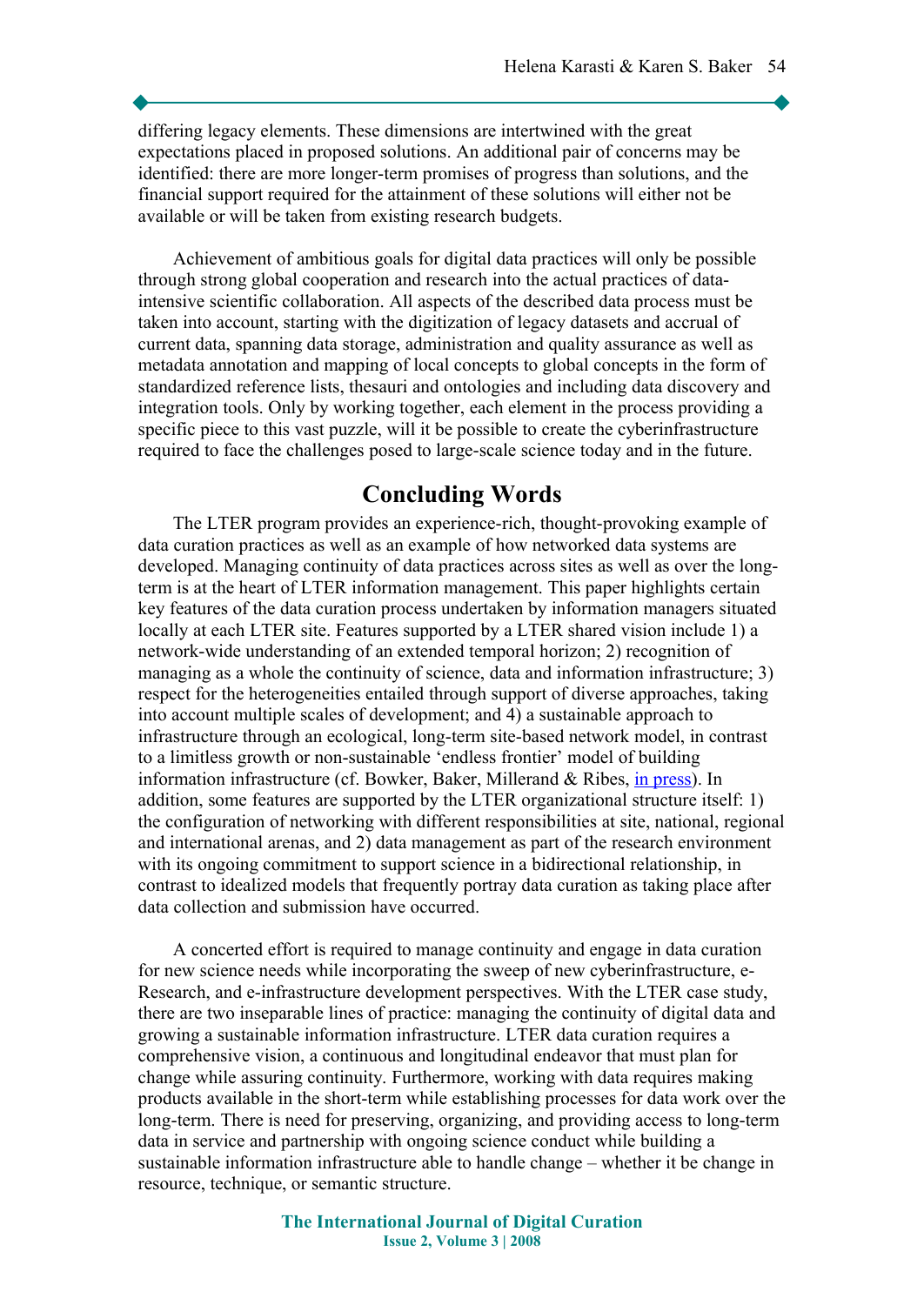#### 55 Digital Data Practices

The LTER program provides an example of a network facing new challenges as digital landscapes change. New instrumentation for data taking itself changes the way LTER science is conducted. With regard to increasingly automated data collection, there is the question of whether it represents a transition from or rather an augmentation of ongoing manual techniques. This cannot be predicted in advance and will require complex negotiations and alignments between related areas over extended periods of time to find suitable combinations, configurations and emphases. Two points emerge: 1) in addition to creating new practices, we should also study carefully what is at stake in existing practices (cf. Jirotka, Procter, Rodden, & Bowker, [2006\)](#page-15-9), especially in fields with traditions of manual data taking, and 2) the change from "manual data taking" to "automated data life-cycle" represents a change in the diversity of data streams, requiring different and/or augmented data curation paradigms (cf. Lord & Macdonald, [2003\)](#page-15-1).

As the LTER network grows, however, it also begins to face the challenge that "data curation needs to be addressed collaboratively at international level" (Beagrie, [2007\)](#page-14-8). Emerging semantic frameworks offer some solutions to the problems posed by this new level of diversity, but in themselves also bring new challenges, both on a technological as well as on a social level. How to manage the needed communications in data curation and develop a global information infrastructure are critical questions that will depend upon the changing organizational, discipline, and career structures that emerge. New kinds of partnerships will be required to face this challenge ranging across technical, socio-technical, social, and domain-specific disciplines of LTSER.

The new digital landscape may be described as a diversity of "knowledge provinces" (Baker & Millerand, [2007\)](#page-14-7) with related professional roles and skill sets (National Science Board, [2005\)](#page-16-0) which illustrate the need to consider not only new types of careers but new types of education and learning environments. Broad vision and sensitivity to change will be required for managing continuity in the changing digital landscape of increasingly global collaboration and associated increasingly diversified data, discipline, research, and information management. We must not stop short of asking: how do we envision the sustainable international network of scientific networks supported by information infrastructures that include comprehensive data curation? In this we see the importance of cultivating new types of collaboration and cross-fertilization, that in addition to digital data preservation and curation (e.g. European Task Force Permanent Access, [2005\)](#page-15-10), cyberinfrastructure/e-Research include several research fields such as Informatics, Social Informatics and Computer Supported Cooperative Work (e.g. Jirotka et al., [2006\)](#page-15-9), Infrastructure Studies (e.g. Edwards, Jackson, Bowker & Knobel, [2007\)](#page-14-6), and Social Studies of Science and Technology (e.g. Bowker, [2000\)](#page-14-3).

There is a vast wealth of data and information available. However, it is up to us to recognize and configure resources for both data and technology as well as multiple levels of expertise and experience available within scientific site-based networks in order to provide an infrastructure for the facilitation of timely responses to tomorrow's questions based on yesterday's, today's and tomorrow's data.

## **Acknowledgements**

This paper is an extended version of Karasti, H., Baker K.S., & Schleidt, K.: Digital Data Practices and the Long Term Ecological Research Program presented in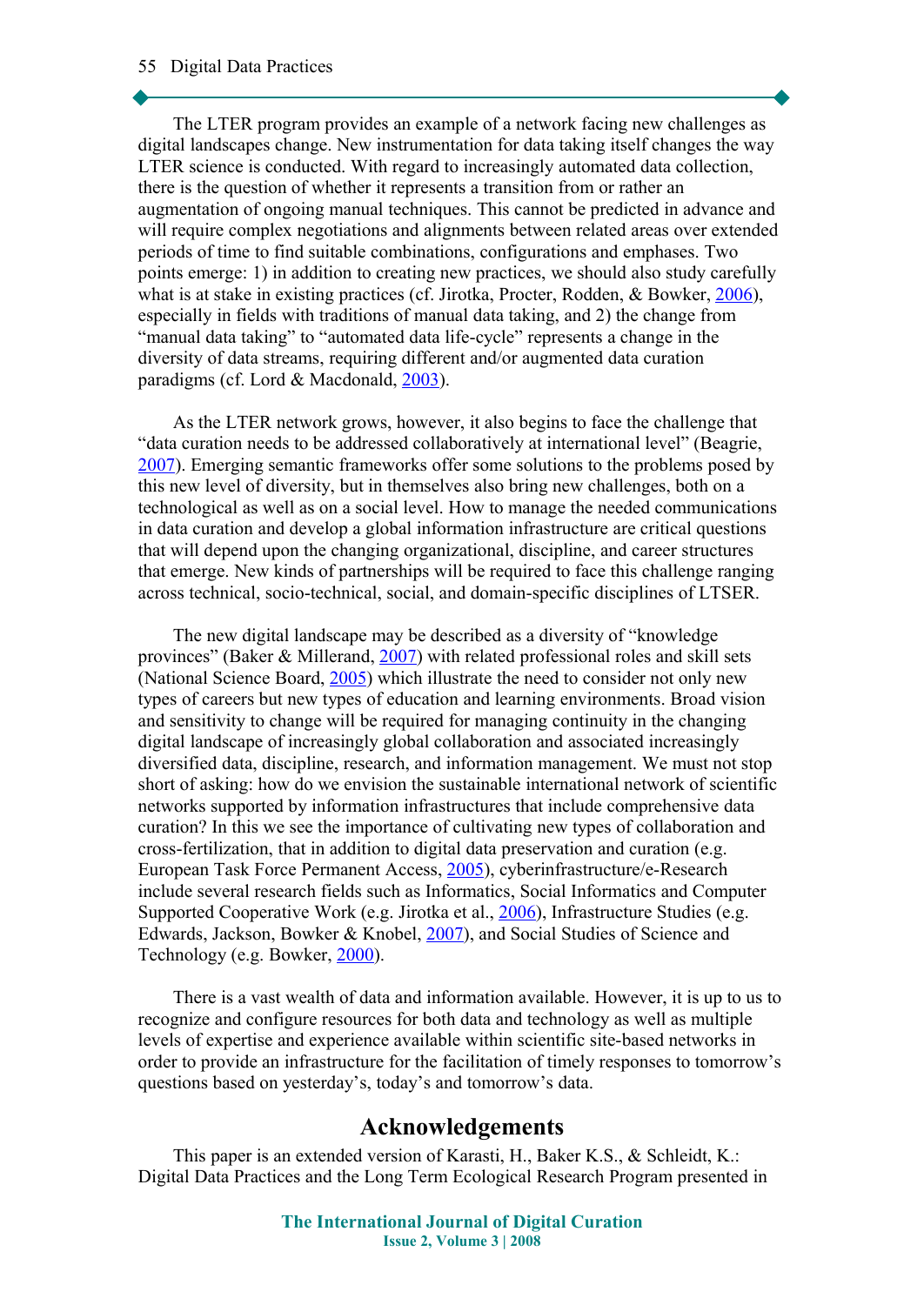the 3rd International Digital Curation Conference, December 11-13 2007, Washington DC, USA that won the best peer-reviewed paper award of the conference. We thank Katharina Schleidt for contributions to the earlier version. We offer special thanks to the participants of the LT(S)ER networks with whom we have studied and collaborated. Support has been provided by Academy of Finland #119814 and #125467 (H. Karasti), by NSF OCE #04-05069, OPP #02-17282, SBE/SES #04-33369 and SIO, Ocean Informatics (K. Baker).

## **References**

- <span id="page-14-0"></span>ARL Workshop in New Collaborative Relationships. (2006). *To stand the test of time: Long-term stewardship of digital data sets in science and engineering*. A Report to the National Science Foundation from the ARL Workshop on New Collaborative Relationships: The Role of Academic Libraries in the Digital Data Universe. Arlington, VA.
- <span id="page-14-2"></span>Arzberger, P., Schroeder, P., Beaulieu, A., Bowker, G., Casey, K., Laaksonen, L., et al. (2004). An international framework to promote access to data. *Science 303*(5665 (March 19)), pp. 1777-1778.
- <span id="page-14-1"></span>Baker, K.S., Benson, B.J., Henshaw, D.L., Blodgett, D., Porter, J.H., & Stafford S.G. (2000). Evolution of a multisite network information system: The LTER information management paradigm. *BioScience 50*(11), pp. 963–978.
- <span id="page-14-7"></span>Baker, K. S., & Millerand, F. (2007). Scientific information infrastructure design: Information environments and knowledge provinces. In *Proceedings of the American Society for Information Science and Technology*, (ASIST 2007).
- <span id="page-14-4"></span>Baker, K. S., Pennington, D., & Porter, J. (2006, Spring). Multiple approaches to semantic issues: Vocabularies, dictionaries and ontologies. *LTER DataBits Newsletter*. Retrieved November 22, 2008, from <http://intranet.lternet.edu/archives/documents/Newsletters/DataBits/06spring/#3fa>
- <span id="page-14-8"></span>Beagrie, N. (2007). *e-Infrastructure strategy for research*. Final report from the OSI Preservation and Curation Working Group.
- <span id="page-14-3"></span>Bowker, G. C. (2000). Biodiversity datadiversity. *Social Studies of Science 30*(5) pp. 643–683.
- <span id="page-14-5"></span>Bowker, G. C., Baker, K. S., Millerand, F., and Ribes, D. (in press). Towards information infrastructure studies: Ways of knowing in a networked environment. In J. Hunsinger, M. Allen & L. Klasrup (Eds.), *International handbook of Internet research*. Springer.
- <span id="page-14-6"></span>Edwards, P.N., Jackson, S.J., Bowker, G.C., & Knobel, C.P. (2007). *Understanding infrastructure: Dynamics, tensions, and design*. NSF Report of a Workshop on History & Theory of Infrastructure: Lessons for New Scientific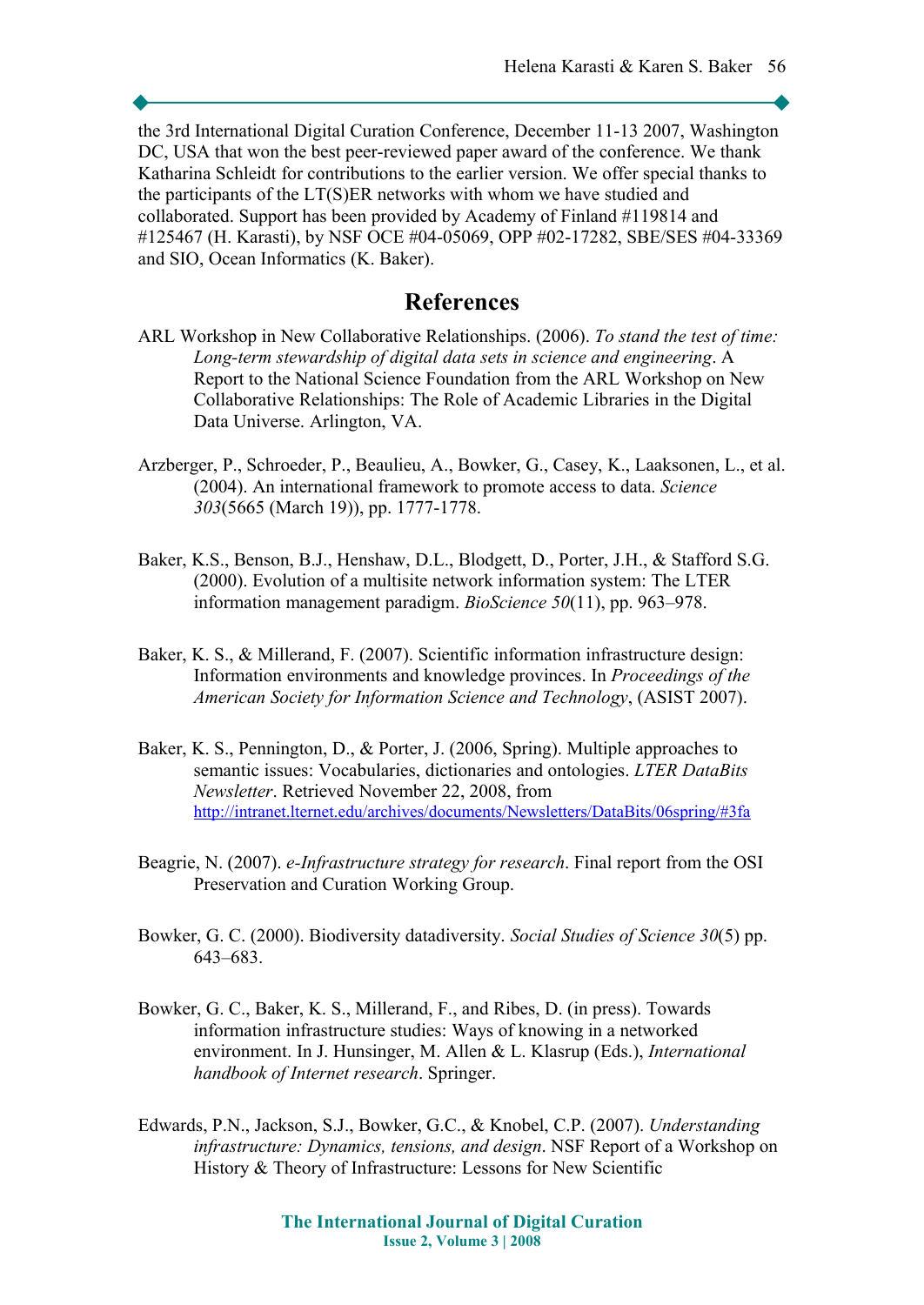Cyberinfrastructures: 50. Retrieved November 22, 2008, from <http://hdl.handle.net/2027.42/49353>

- <span id="page-15-10"></span>European Task Force Permanent Access (2005). *Permanent access to the records of science: Strategic action programme 2006-2010*. The Hague: National Library of the Netherlands.
- <span id="page-15-7"></span>Gosz, J. R. (1999). *International long term ecological research: collaboration among national networks of research sites for a global understanding*. ILTER Regional Workshop, September 16-18, 1998. Madrain, Poland.
- <span id="page-15-3"></span>Haberl, H., Winiwarter, V., Andersson, K., Ayres, R.U., Boone, C., Castillo, A., et al. (2006). From LTER to LTSER: Conceptualizing the socioeconomic dimension of long-term socioecological research. *Ecology and Society 11*(2) p.13.
- <span id="page-15-0"></span>Hobbie, J.E., Carpenter, S.R., Grimm, N.B., Gosz, J.R., & Seastedt, T.R. (2003). The US long term ecological research program. *BioScience 53*(1) pp. 21–32.
- <span id="page-15-9"></span>Jirotka, M., Procter, R., Rodden, T., & Bowker, G.. (2006). Special issue: Collaboration in e-research. *Computer Supported Cooperative Work 15*(4), pp. 251-255.
- <span id="page-15-8"></span>Jones, M.B., Schildhauer, M.P., Reichman, O.J., & Bowers, S. (2006). The new bioinformatics: Integrating ecological data from the gene to the biosphere. *Annual Review of Ecology, Evolution, and Systemics 37*, pp. 519-544.
- <span id="page-15-5"></span>Karasti, H., & Baker, K. (2004). Infrastructuring for the long-term: ecological information management. *Hawaii International Conference on System Sciences 2004 (HICSS'37)*, January 5-8, 2004, Hawaii, USA.
- <span id="page-15-4"></span>Karasti, H., Baker, K.S., & Halkola, E. (2006). "Enriching the Notion of Data Curation in E-Science: Data Managing and Information Infrastructuring in the Long Term Ecological Research (LTER) Network." Computer Supported Cooperative Work 15(4): 321-358.
- <span id="page-15-6"></span>Lave, J., & Wenger, E. (1991). *Situated learning: Legitimate peripheral participation*. Cambridge, UK: Cambridge University Press.
- <span id="page-15-1"></span>Lord, P., & Macdonald, A. (2003). *e-Science curation report-Data curation for escience in the UK: An audit to establish requirements for future curation and provision*. Twickenham, UK: The Digital Archiving Consultancy Limited.
- <span id="page-15-2"></span>Michener, W.K., Brunt, J.W., Helly, J.J., Kirchner, T.B., & Stafford, S.G.. (1997). Nongeospatial metadata for the ecological sciences. *Ecological Applications 7*(1), pp. 330– 342.